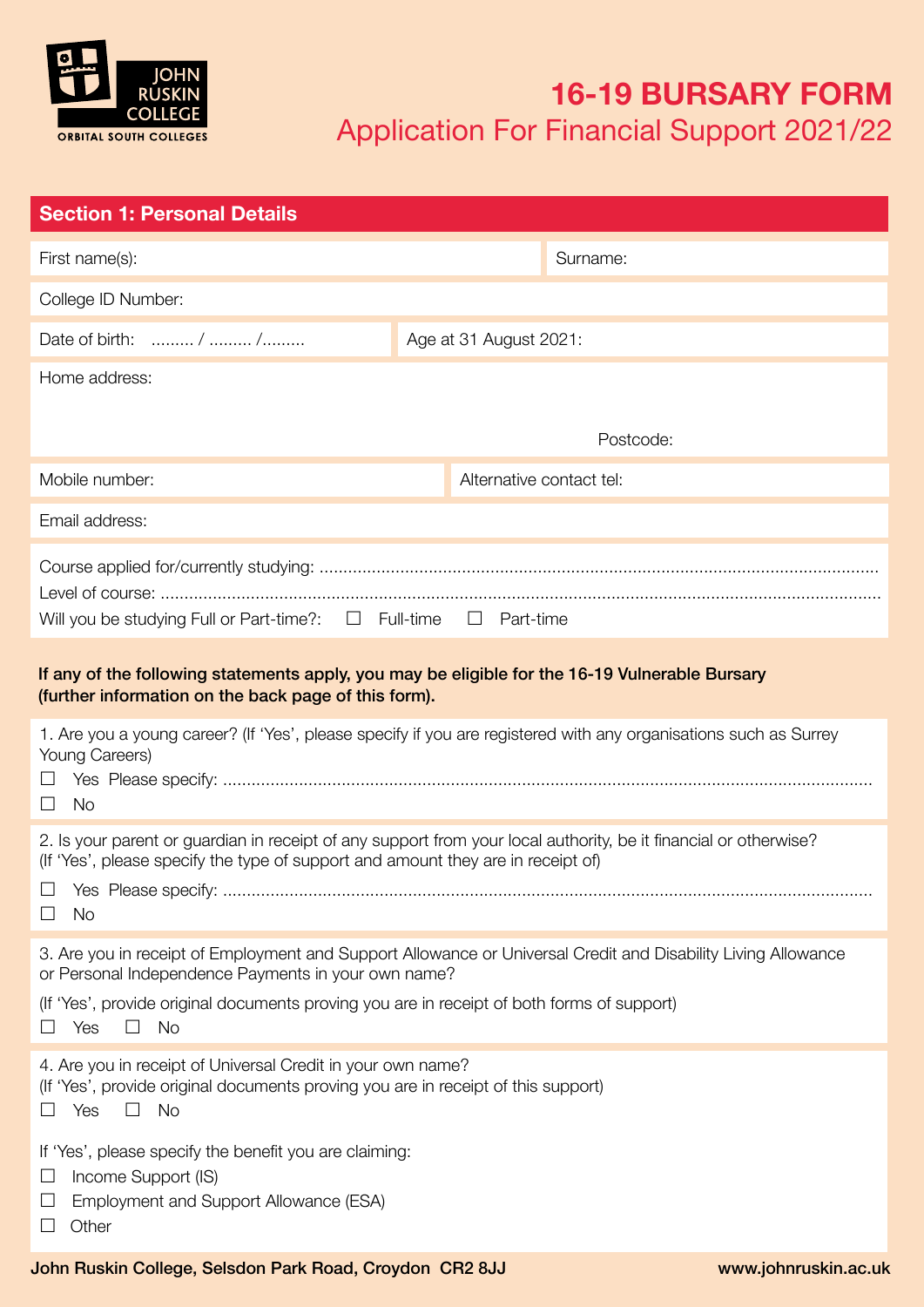|                         | Section 2: What do you need financial support for?                                                 |                                      |
|-------------------------|----------------------------------------------------------------------------------------------------|--------------------------------------|
|                         |                                                                                                    |                                      |
| Daily cost of           | Which mode of transport do you take?                                                               | $\Box$ Bus<br>$\Box$ Train           |
| travel                  |                                                                                                    | $\Box$ Other (Please specify)        |
|                         |                                                                                                    |                                      |
|                         | Which route do you use?                                                                            |                                      |
|                         |                                                                                                    |                                      |
|                         |                                                                                                    | Train stations:                      |
|                         |                                                                                                    |                                      |
|                         | Which student travel card do you have?                                                             | $\Box$ 16+ Zip Oyster Card           |
|                         |                                                                                                    | $\Box$ 18+ Oyster Card               |
|                         |                                                                                                    | $\Box$ Other (Please specify)        |
|                         |                                                                                                    |                                      |
|                         | What are your daily travel costs?                                                                  |                                      |
| Further                 | Are you eligible for further education free meals and have you                                     | $\Box$<br>Yes<br>$\Box$<br><b>No</b> |
| education free          | provided evidence?                                                                                 |                                      |
| meals                   | • Income support                                                                                   |                                      |
|                         | • Income based Jobseeker's Allowance                                                               | Which evidence is attached?          |
|                         | • Income related Employment and Support Allowance (ESA)                                            |                                      |
|                         | • Support under part VI of the Immigration and Asylum Act<br>1999                                  |                                      |
|                         | • The guarantee element of State Pension Credit                                                    |                                      |
|                         | • Child Tax Credit (provided you are not entitled to Working                                       |                                      |
|                         | Tax Credit) and have an annual gross income of no more<br>than £16,190, as assessed by HMRC        |                                      |
|                         | • Working Tax Credit run-on – paid for 4 weeks after you<br>stop qualifying for Working Tax Credit |                                      |
|                         | . Universal Credit with net earnings not exceeding the                                             |                                      |
|                         | equivalent of £7,400 pa (after tax and not including any<br>benefits you get).                     |                                      |
| <b>Essential course</b> |                                                                                                    |                                      |
| costs                   | Do you require essential uniform/protective clothing?<br>Yes<br>$\Box$<br><b>No</b>                | Approximate cost:                    |
|                         |                                                                                                    |                                      |
|                         | Do you require essential equipment or books?<br>Yes<br><b>No</b><br>$\mathsf{L}$                   | Approximate cost:                    |
|                         |                                                                                                    |                                      |
|                         | Does your course have a resource fee?<br>Yes<br>$\Box$<br><b>No</b>                                | Cost:                                |
|                         | <b>David Annuncial Data</b>                                                                        |                                      |

# **Section 3: Student Bank Account Details**

- You should check that your account can accept BACS payments
- We will use these details to pay any support directly to you such as travel or reimbursement for essential course costs
- Please note any bursary payments will only be made to the student's bank account

| Account number (8 digits): |
|----------------------------|
| Sort code (6 digits):      |
|                            |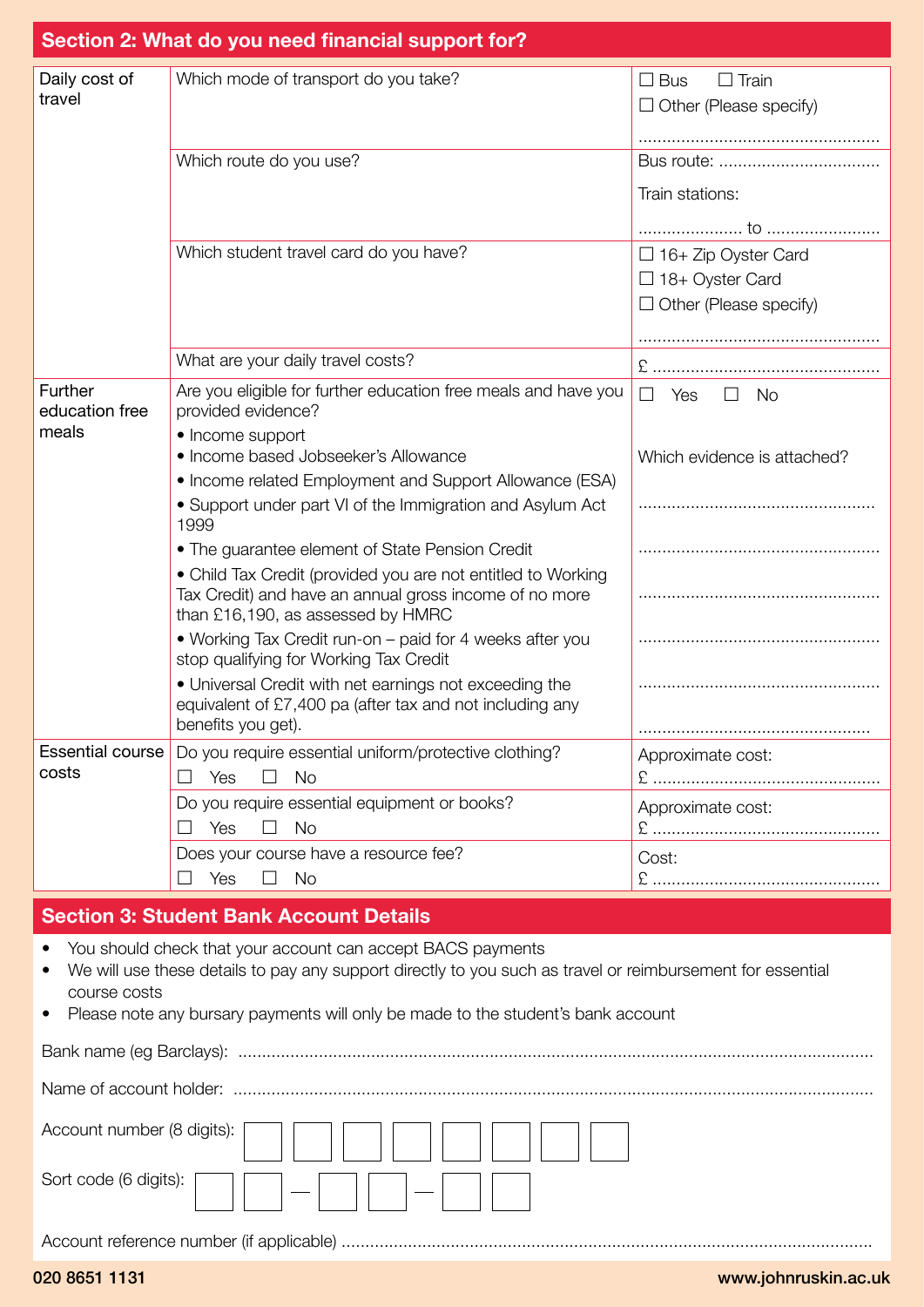# **Section 4: Proof of Income**

Please submit photocopied proof of income for each parent or guardian in your household. Original documents cannot be returned and missing information may delay your application.

| Type of income                      | <b>Evidence required</b>                                                                                 |  |
|-------------------------------------|----------------------------------------------------------------------------------------------------------|--|
| Annual salary                       | P60 for tax year 2020/21. Previous 3-6 months pay slips.<br>Self assessment tax calculation form (SA302) |  |
| Income support                      | Entitlement letter dated within the last 3 months                                                        |  |
| Universal Credit                    | Relevant paperwork (dated within the last 3 months) showing<br>entitlement and amount paid               |  |
| Jobseeker's Allowance               | Entitlement letter dated within the last 3 months                                                        |  |
| <b>Employment Support Allowance</b> | Entitlement letter dated within the last 3 months                                                        |  |
| <b>Incapacity Benefit</b>           | Entitlement letter dated within the last 3 months                                                        |  |
| Carer's Allowance                   | Entitlement letter dated within the last 3 months                                                        |  |
| <b>Working Tax Credit</b>           | Full award notice marked 2021/22 – must be for a full year                                               |  |
| Child Tax Credit                    | Full award notice marked 2021/22 – must be for a full year                                               |  |
| <b>Pension Credit</b>               | Relevant paperwork showing entitlement and amount paid                                                   |  |

# **Section 5: Conditions of the Bursary**

In return for financial support, we expect you to attend 100% of all your classes, keep up-to-date with your work and behave appropriately in class, in College and the surrounding environment. We will contact your tutors regularly to monitor your attendance and progress throughout the year. Failure to meet these conditions may result in bursary support being temporarily or permanently stopped. Amounts will be reclaimed if misuse/misinformation or absence is identified for amounts already paid. The bursary will be assessed on an individual basis and used depending on needs, circumstances and the funding available.

# **Section 6: Declaration**

I declare that to the best of my knowledge the information I have given is a true and correct record and I give my consent to John Ruskin College processing this information in accordance with General Data Protection Regulation (GDPR) and the Data Protection Act 2018.

I understand that some of the information requested will be stored and may be made available to the Education and Skills Funding Agency (ESFA), on behalf of the Secretary of State for the Department of Education (DfE). For the purposes of the Data Protection Act 2018, the DfE is the data controller for personal data processed by the ESFA. Your personal information is used by the DfE to exercise its functions and to meet its statutory responsibilities, including under the Apprenticeships, Skills, Children and Learning Act 2009 and to create and maintain a unique learner number (ULN).

I have attached the required documentation to this application. I understand that John Ruskin College will check this information and I will inform the college straight away if my circumstances change. I understand that my course tutor will be asked on a regular basis about my attendance, behaviour and academic performance in order to meet the conditions of the bursary outlined above. All funds received must be used for the specified reason i.e. travel. Any misuse of bursary funds may result in future payments being stopped and recovery of any payments already made.

**Student signature:** ........................................................................................... **Date:** ......... **/**......... **/**..........

We will decide on the level of financial support we can offer by assessing each student's needs at the College and the funds available in the scheme. Failure to provide any information requested could result in a delay in confirming the financial support available to you. Please be aware that if you have deliberately provided inaccurate information for this application, which will be subject to external audit, you will be required to repay the funds.

Once completed, please return this form to the Student Bursary Adviser in Client Services in a sealed envelope with copies of supporting documentation.

#### John Ruskin College, Selsdon Park Road, Croydon CR2 8JJ www.johnruskin.ac.uk